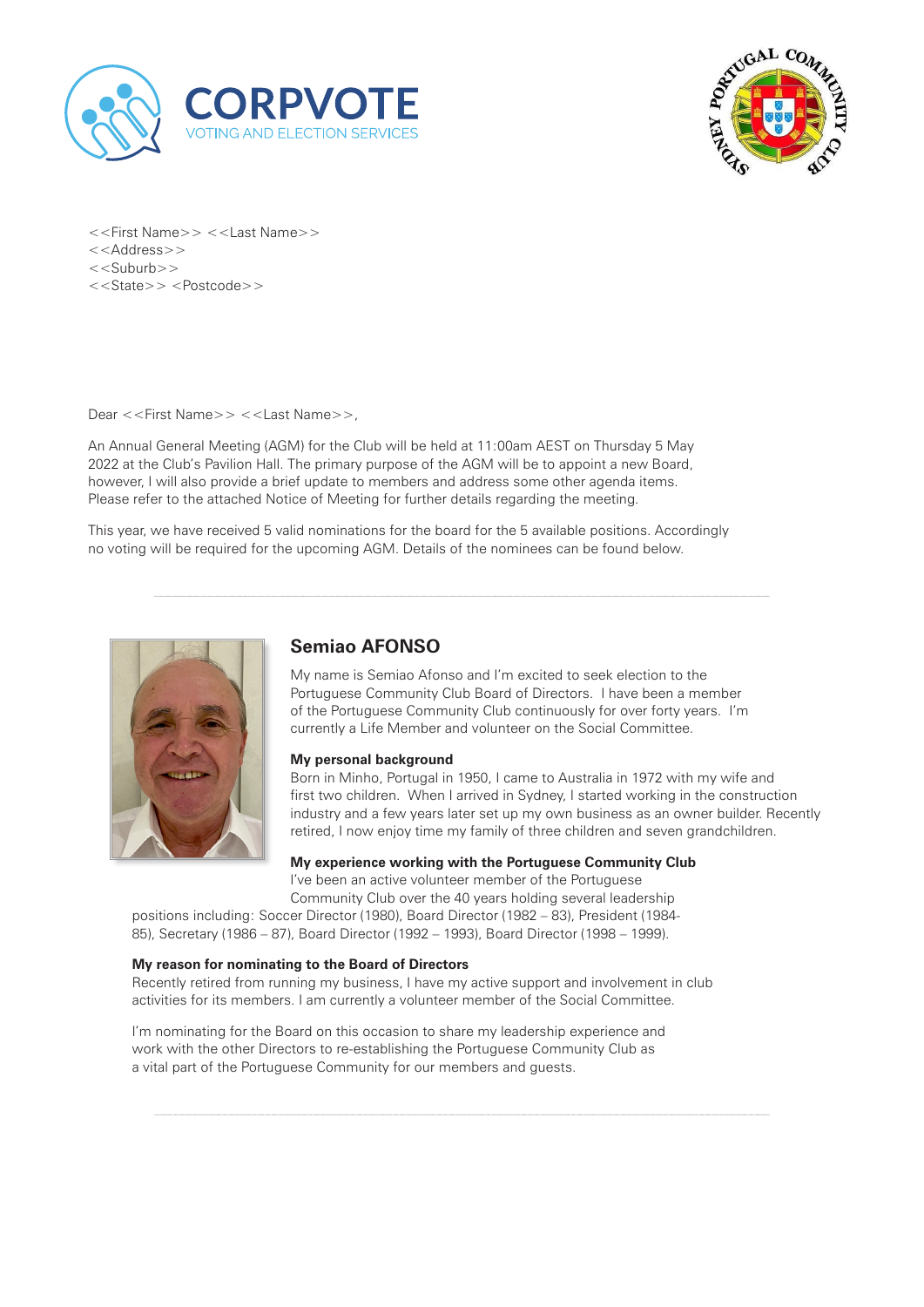# **Nuno SILVA**



#### I'm member 193

I'm self employed.

I know the Club since the Rosebery days, being a full member since moved to Frazer Park.

I was a director of the club in 1992-1993 and 2002- 2003 I have experience in Leadership roll.

SPCC last board of directors, as bought a lot of contravention and our club closed to liquidation, if not for the action of the members committe, that I'm part of. All this events made my running for director of our club a necessity.

I'm comited to honestly run the club in a bussines like matter. work with club volunteers to bring Back what we lost more BBQ, picnics partys in and out door. make us pround of our club again.



### **Roger DIAS**

I am applying for a position as a Treasurer on the Club Board of Fraser Park 2022. I have been an active life member for many years and was appointed Club Treasurer over a 2.5 year term. As a Treasurer I helped 7 days a week morning to night. During this time the Club always showed a positive balance at the end of the year. I dedicated all my time to help the Club as a volunteer and assisted during all Club events during that time. I always love helping the Club in any capacity I can, and hope that I can be of some assistance during these difficult times. I am willing to continue to help the Club with its new board as far as I will be accepted as a board member.



## **Jorge MARTINS**

#### *Life experiences*

Started as an apprentice with Qantas, as an Avionics engineer, retired in 2021 after 42 years of service.

Union delegate in Portugal as well as in Australia always defending workers' rights, while recognizing obligations.

Elected board member in Roseberry in the 90's.

Privileged to be on the Board that decided to purchase "Fraser Park", to be the home of the Sydney Portugal Community Club.

On the first Board at Fraser Park, served as Club Director for eight years, majority as Secretary/Licensee.

Part of the team that has fought so hard to see our Club survive it's existential crisis.

With personal sacrifice I am willing to make one last contribution if the members will put their trust in me.

#### *I believe*

- One Club with sub-clubs, under the guidance of the SPCC Board.
- Mutual respect between Directors and Members
- Promoting cooperation with Portugal Madeira Club
- In sustainability, honesty, transparency, and accountability in all Club's affairs
- In recognizing our loyal volunteers
- Maintaining and promoting Portuguese Traditions and Culture, promote recovery of lost ones